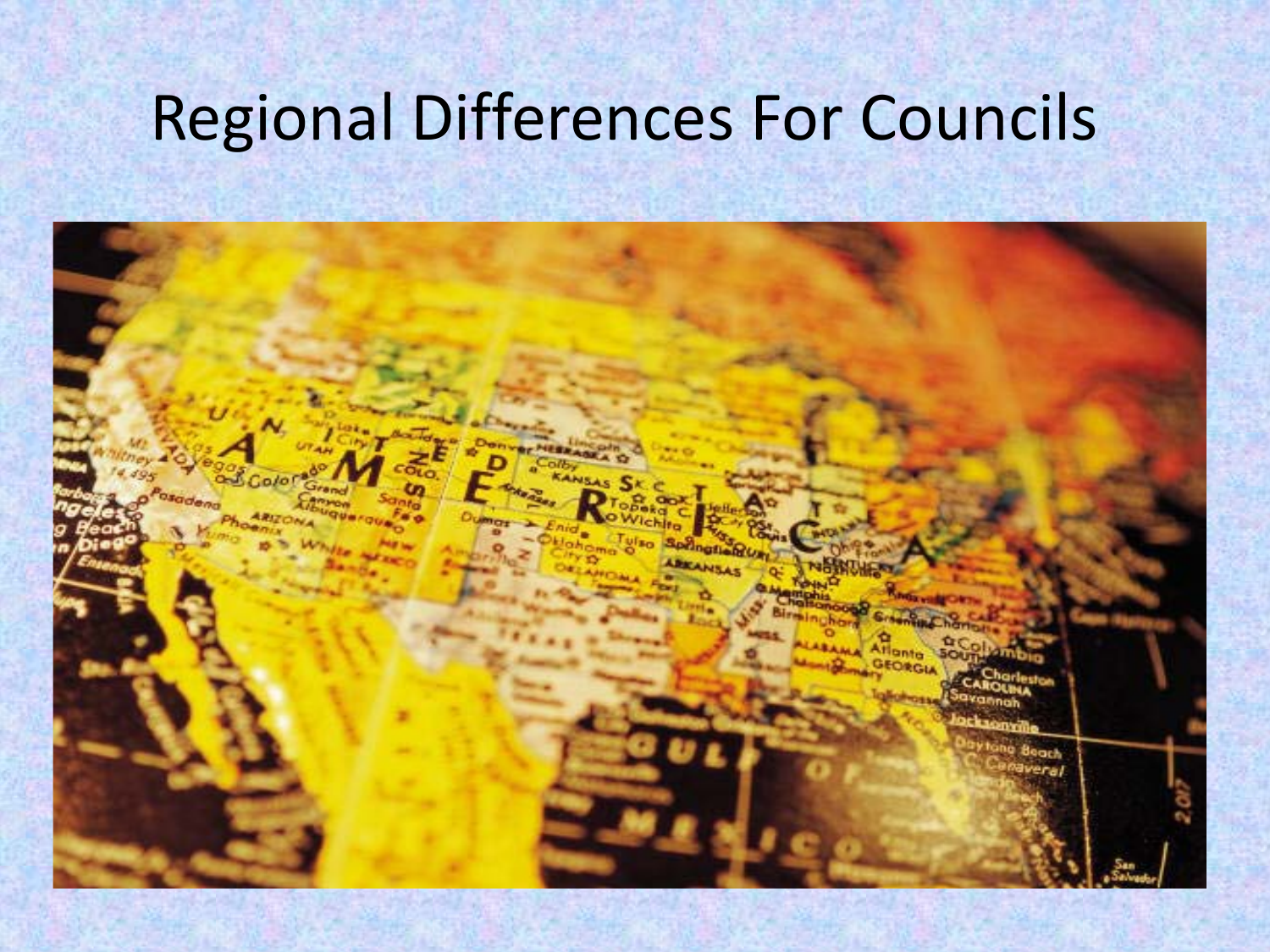### To "Profit" or "Non Profit"



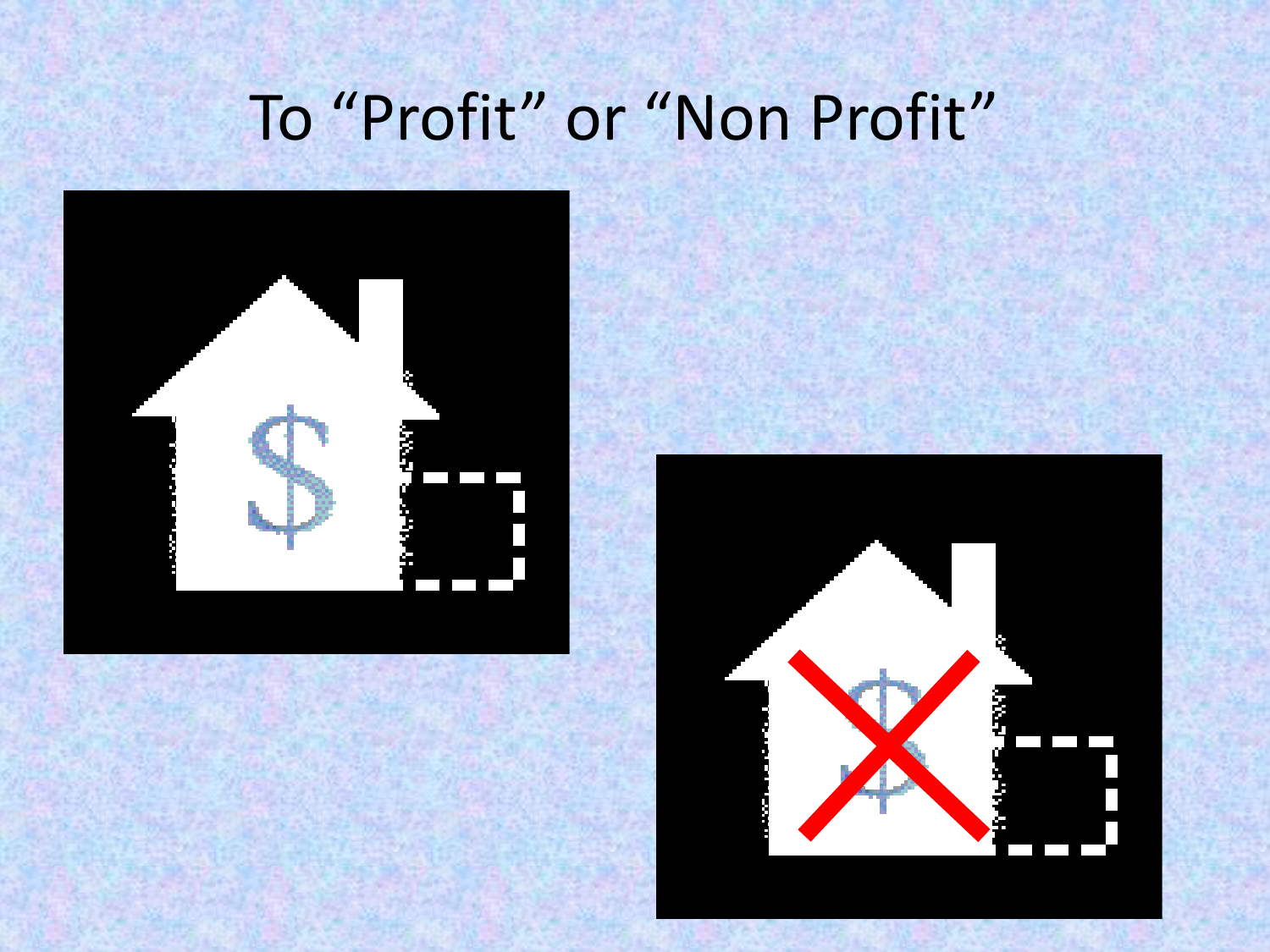## What House or Structure best serves your function right now?

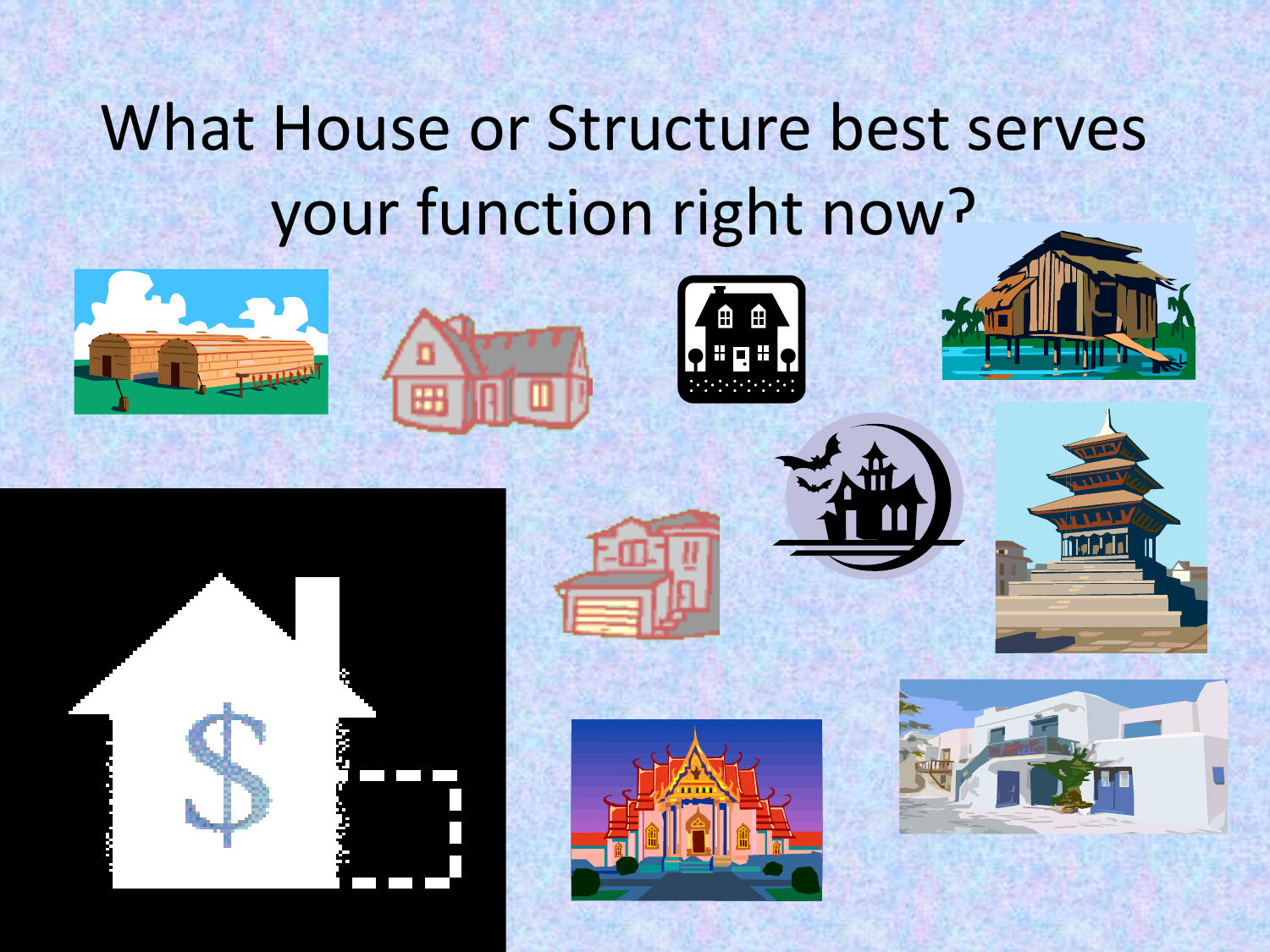| <b>Question or Issue</b>             | <b>Non Profit</b>           | <b>Other</b>                                  |
|--------------------------------------|-----------------------------|-----------------------------------------------|
| Decision making                      | Structure/rules<br>provided | Have to define – flexible,<br>can change easy |
| Ability to receive \$                | Yes                         | Figure out, will cost you                     |
| Ability to expend \$                 | Yes                         | Figure out, will cost you                     |
| Ability to account<br>for $\sqrt{s}$ | Yes                         | Figure out, will cost you                     |
| Ability to account<br>for \$         | Yes                         | Figure out, will cost you                     |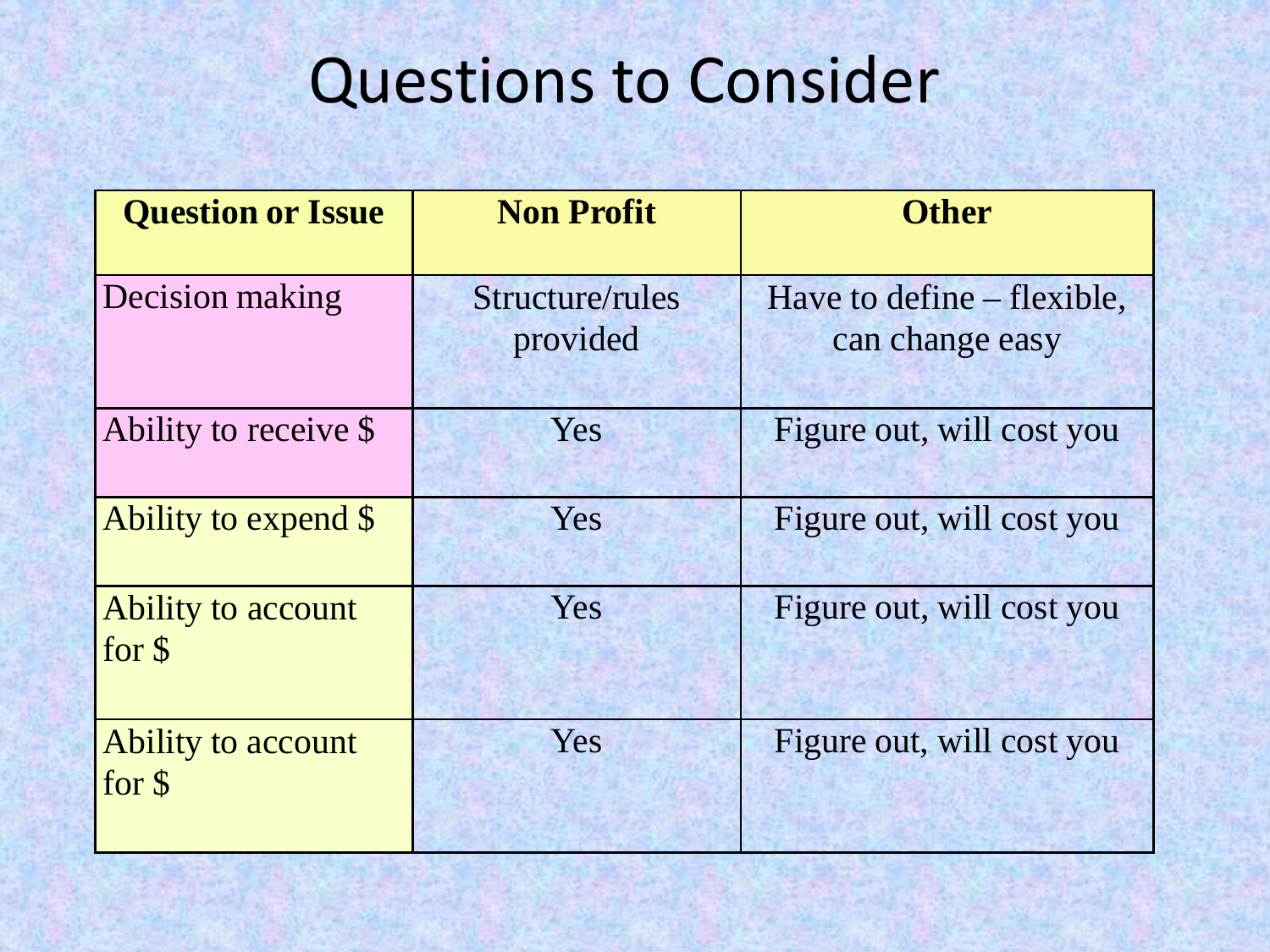| <b>Question or Issue</b>                  | <b>Non Profit</b>                 | <b>Other</b>                                   |
|-------------------------------------------|-----------------------------------|------------------------------------------------|
|                                           |                                   |                                                |
| Ability to raise \$                       | Yes                               | Figure out, may cost you                       |
| Ability to build reserve<br>${\mathbb S}$ | Yes                               | Not usually                                    |
| Leadership                                | <b>Structure assigns</b><br>roles | Have to create, subjected<br>to others         |
| Vision/Plan                               | Structure encourages              | Have to make structure,<br>subjected to others |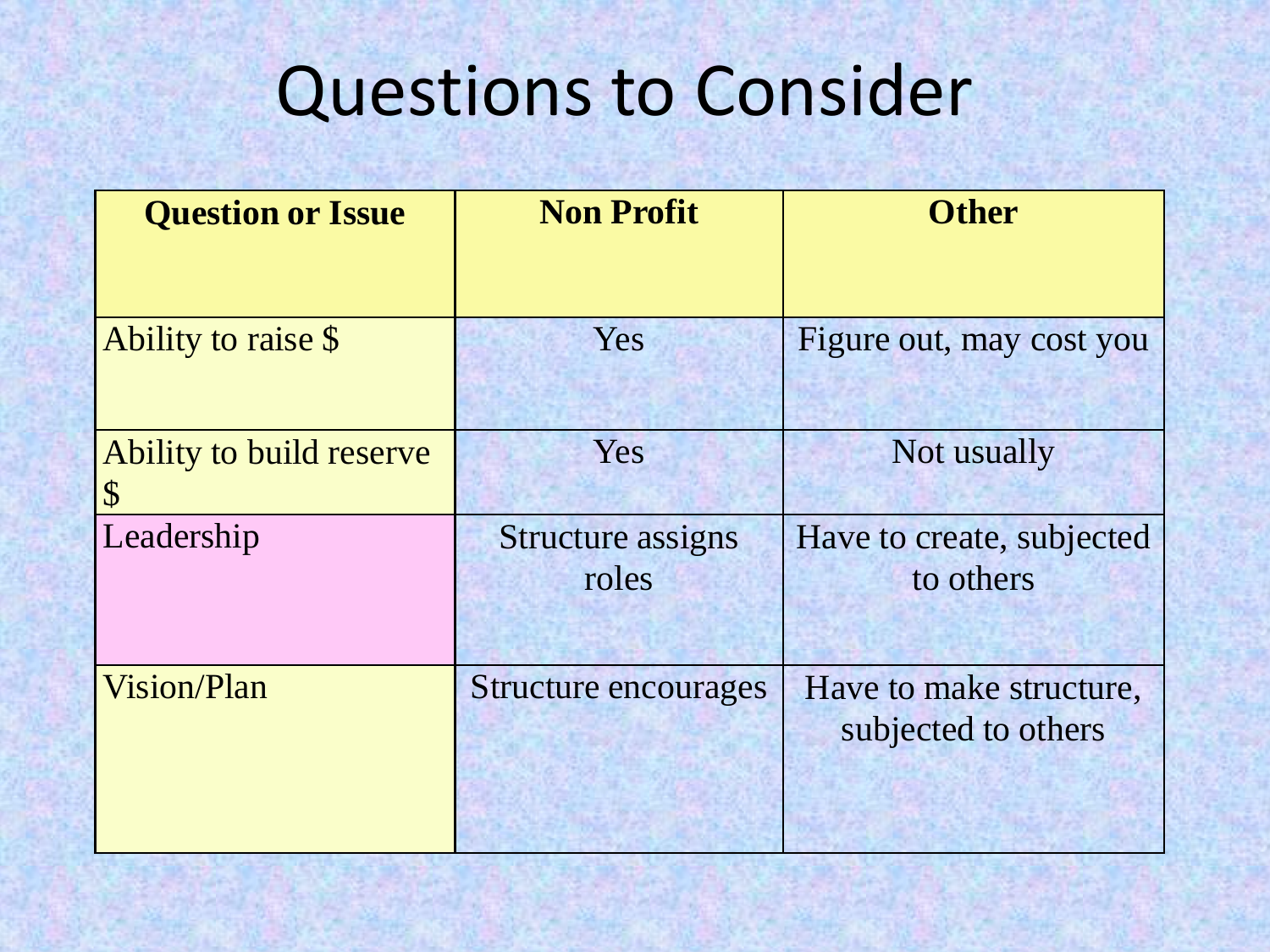| <b>Question or Issue</b>     | <b>Non Profit</b>                                 | <b>Other</b>                     |
|------------------------------|---------------------------------------------------|----------------------------------|
| Membership/levels            | Still need to define                              | May or may not create            |
| Programs/Activity/A<br>ction | Often more formal,<br>expansion                   | Maybe more/less<br>flexible      |
| Evaluate all aspects         | <b>Structure requires aspects</b>                 | Not as much                      |
| Reporting                    | <b>Structure requires aspects</b>                 | Have to create                   |
| Outreach                     | Can be easier                                     | Can be easier                    |
| Hirer/fire staff             | You are in charge, inc<br>unemp, health, ss, etc. | Dependent upon<br>another, costs |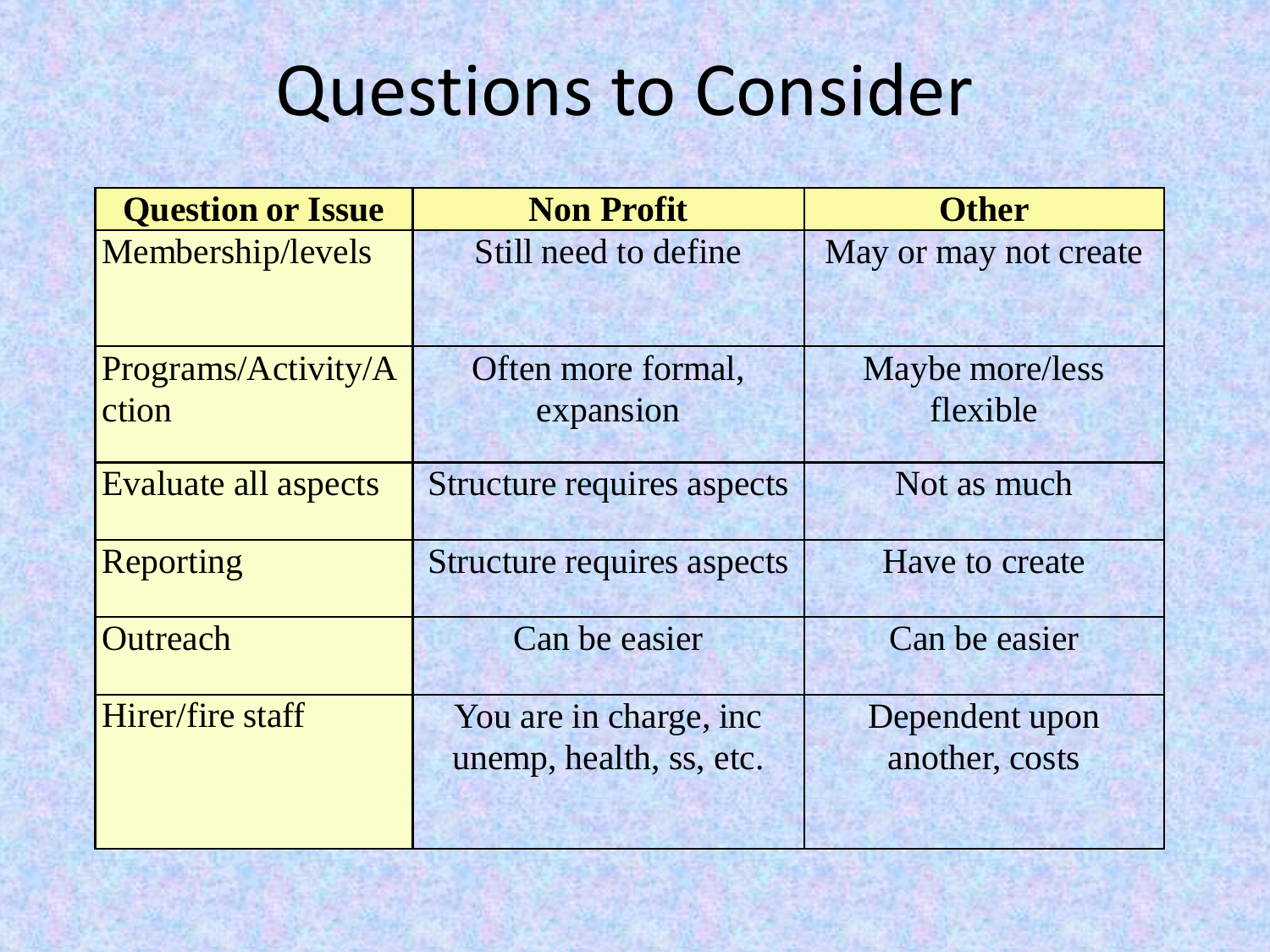| <b>Question or Issue</b> | <b>Non Profit</b>          | <b>Other</b>      |
|--------------------------|----------------------------|-------------------|
| Make own resource/prgm   | You are in charge          | Subjected to      |
| decisions                |                            | others            |
| Liability                | Fiscal is removed from     | <b>Harder</b> to  |
|                          | personal, if work entails  | address w/out a   |
|                          | risks, need structure to   | structure if need |
|                          | handle                     | to                |
| Insurance                | Easier to get, many grants | If need will cost |
|                          | require multiple types of  | to 'use' someone  |
|                          | insurance                  | else's but can    |
|                          |                            |                   |
| Longevity                | Can contribute             | May inhibit $-$   |
|                          |                            | may be irrelevant |
| Credibility              | Can help for certain       | May matter to     |
|                          | audiences                  | certain audiences |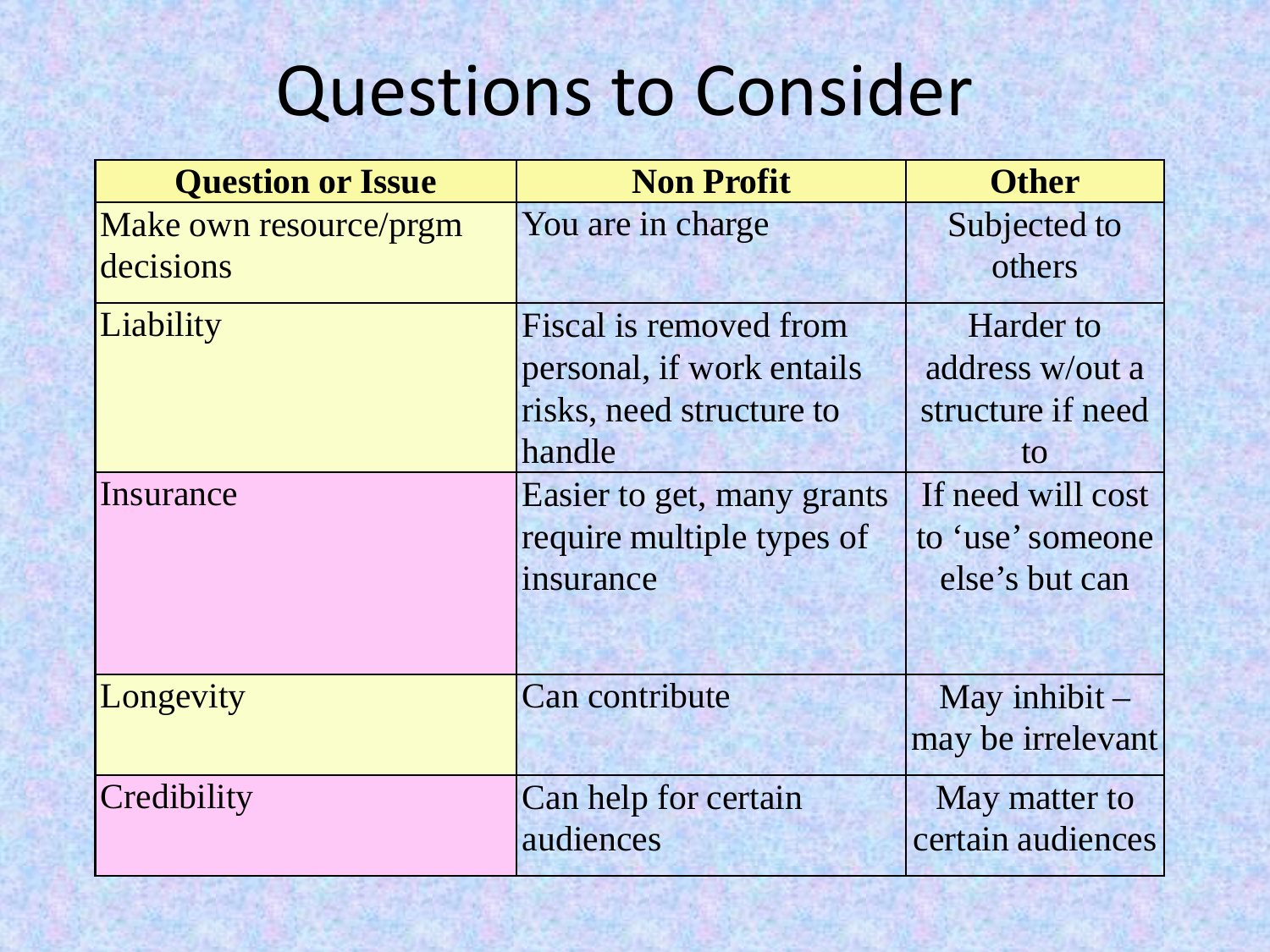| <b>Question or Issue</b>   | <b>Non Profit</b>                                                                                                    | <b>Other</b>                                                     |
|----------------------------|----------------------------------------------------------------------------------------------------------------------|------------------------------------------------------------------|
| Collaboration/partners     | Some entities will<br>prefer/require it                                                                              | More flexible, may loose<br>some                                 |
| <b>Organization Energy</b> | $1/3$ -1/2 toward<br>administration/structure                                                                        | <b>Most towards</b><br>work/programs vs<br>administration        |
| <b>Costs</b>               | Up front registration, annual<br>fee, fiscal audits, costs with<br>staff, can be high if<br>operating in many states | Can be same, more or less,<br>depends on charges for<br>services |
| Overhead                   | Have it, keep funds rec'so<br>in charge of it, can do in-<br>kind                                                    | Usually lower, more inkind                                       |
| Extra support              | Accounting, legal, human<br>resources                                                                                | Less need, may cost more<br>if need                              |
| <b>Technology</b>          | Intensive or not?                                                                                                    | Intensive or not, harder to<br>access                            |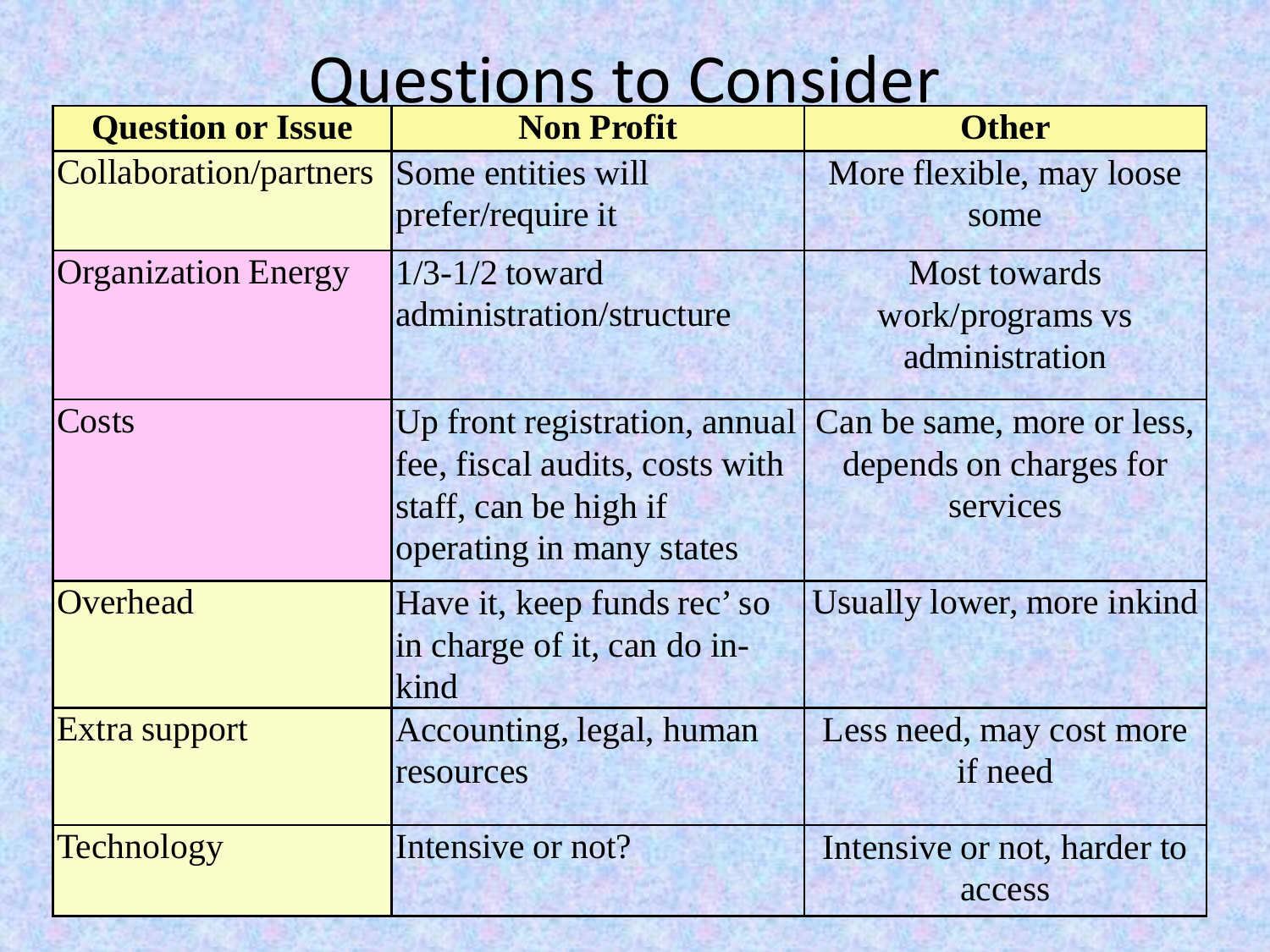To "Profit" or "Non Profit" General Rule of Thumb

Long Term Effort – non profit fits needs and energy outputs

Short Term Effort – non profit often too formal and excessive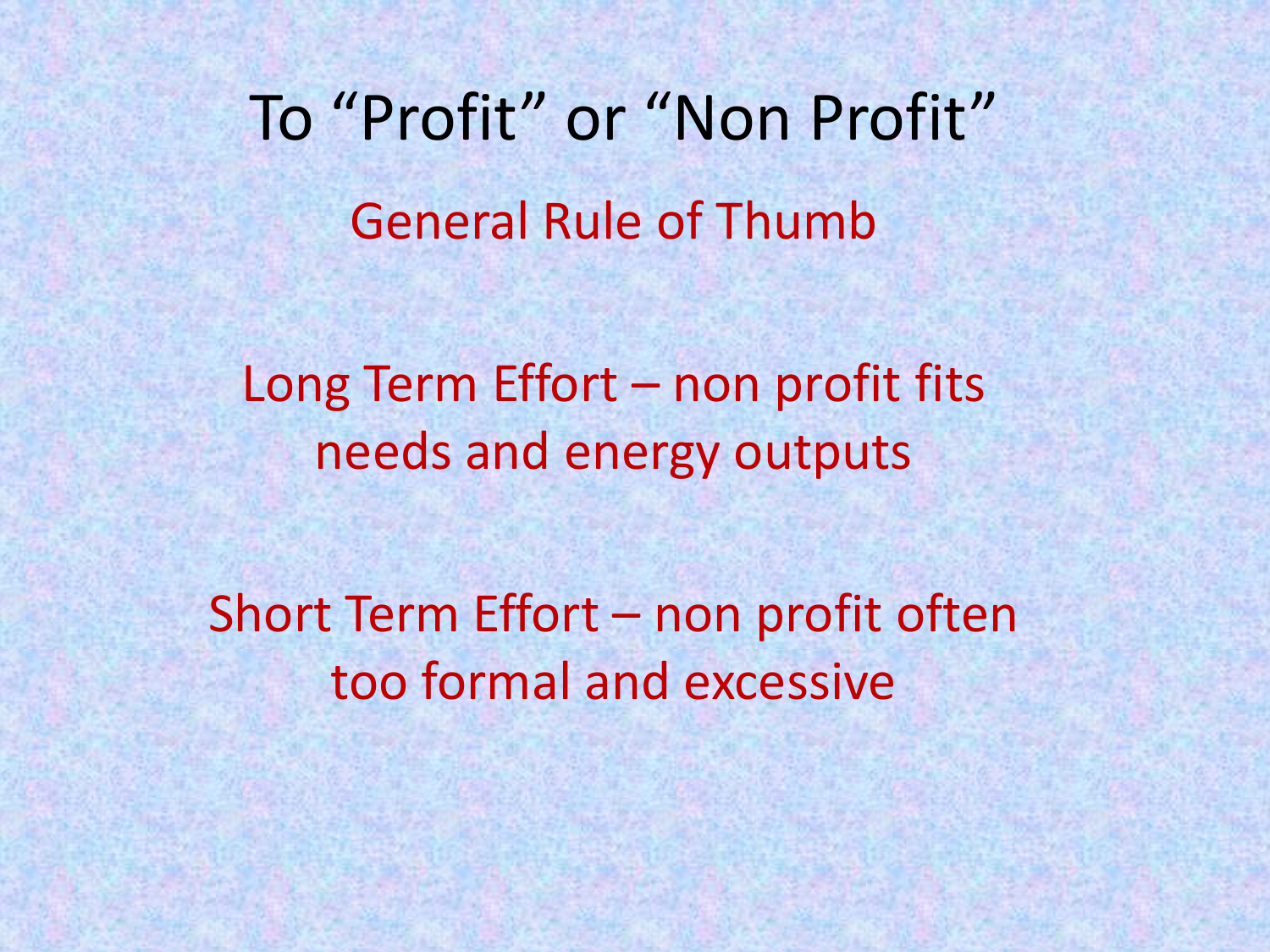Colorado Water Quality Monitoring Councils Data Sharing Network Water Quality SWAPS

An outreach, marketing and training strategy to complement a statewide interactive station map directory and database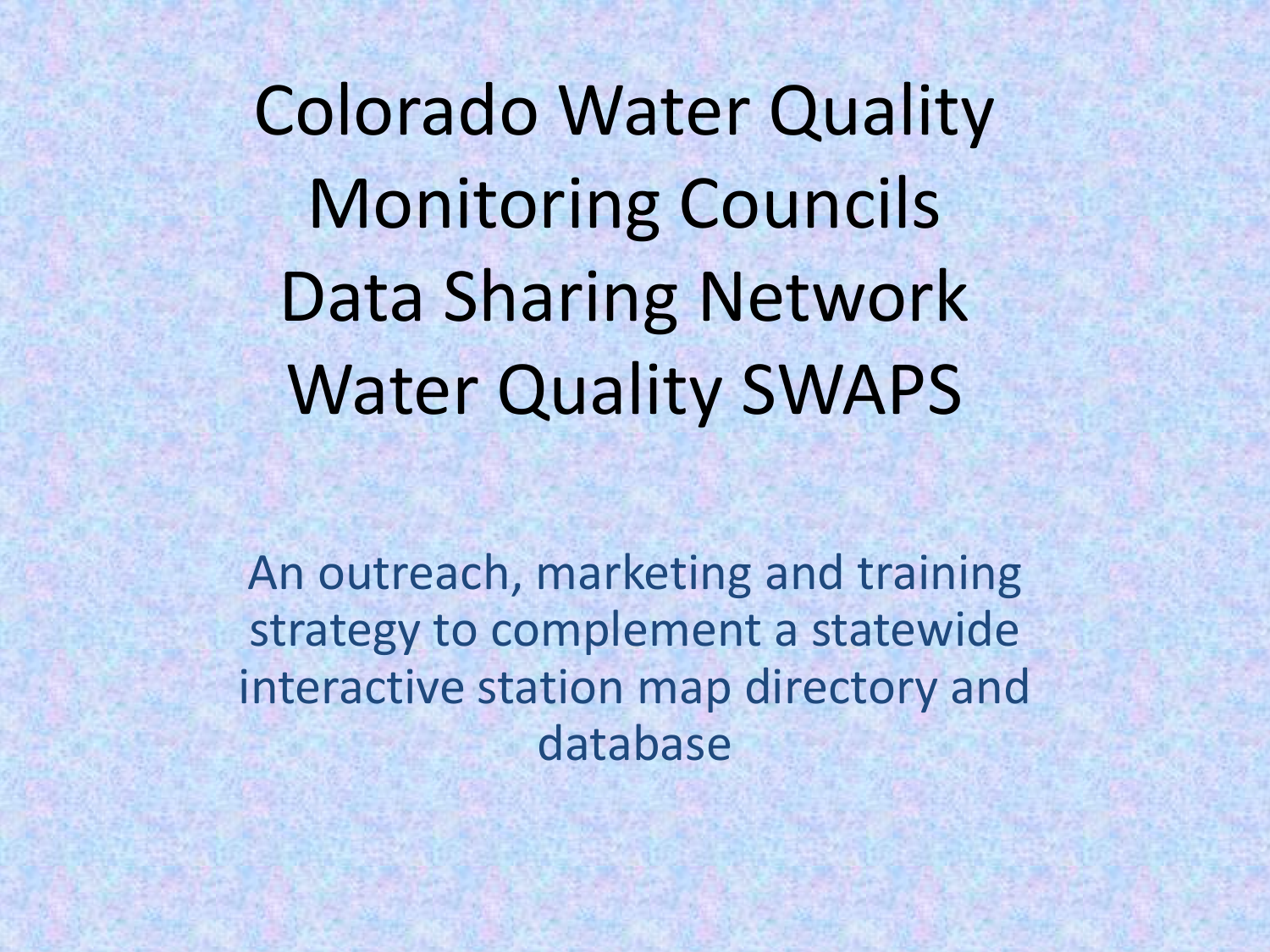

#### **What is a SWAP?**

- •*Placed Based one-day event- watershed scale*
- *Exchange Meta-data – W"s of program or data needs, Use a map*
- •*Exchange current projects, activities, future plans*
- *Exchange priorities, needs and concerns*
- •*Label participants data generator, user, both*
- •*Conduct Map/Database Training*
- •*Engage other local audiences*
- •*Evaluate*
- •*Develop FACT SHEET - Post*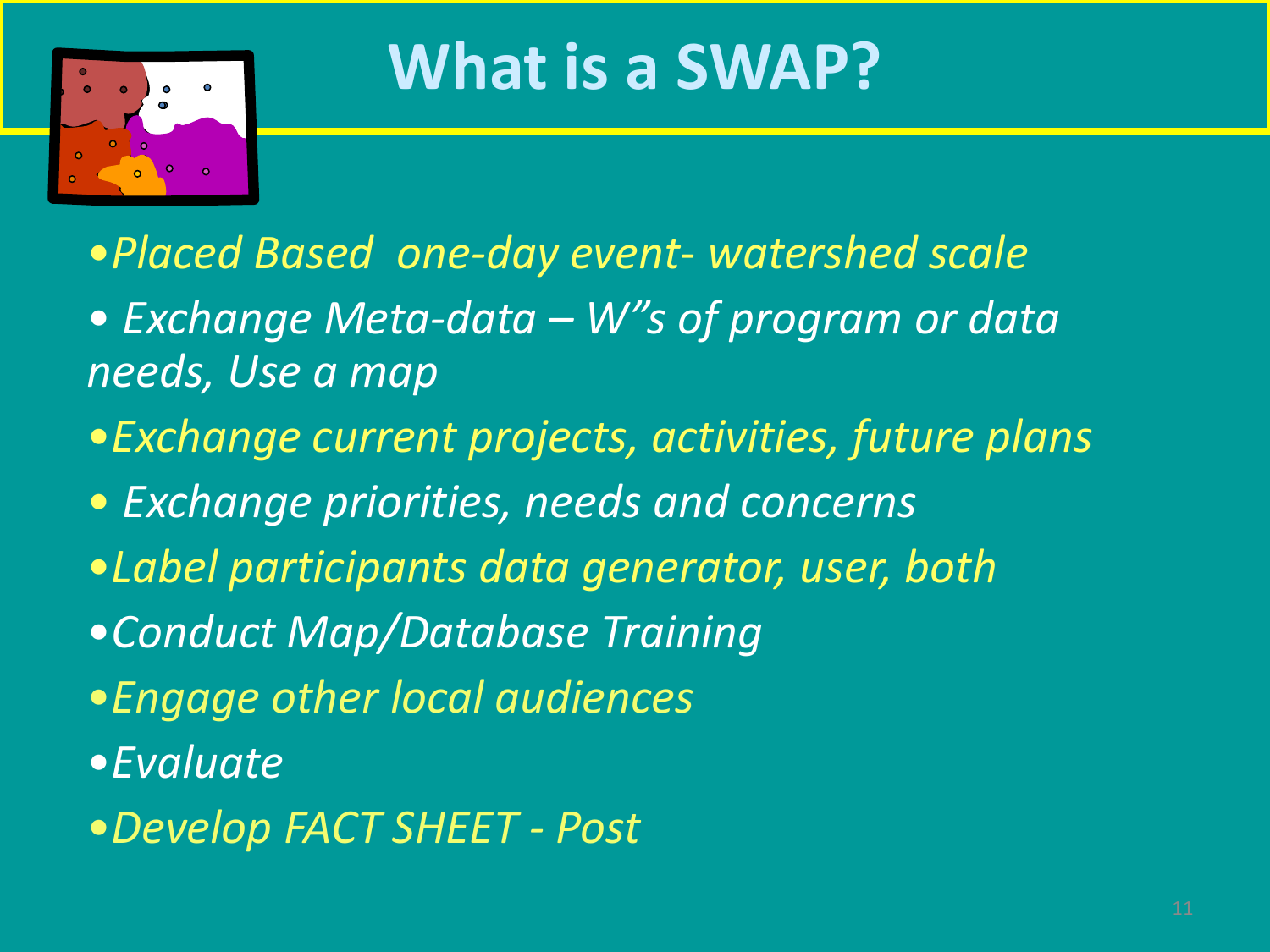#### **Where and When and Costs ?**

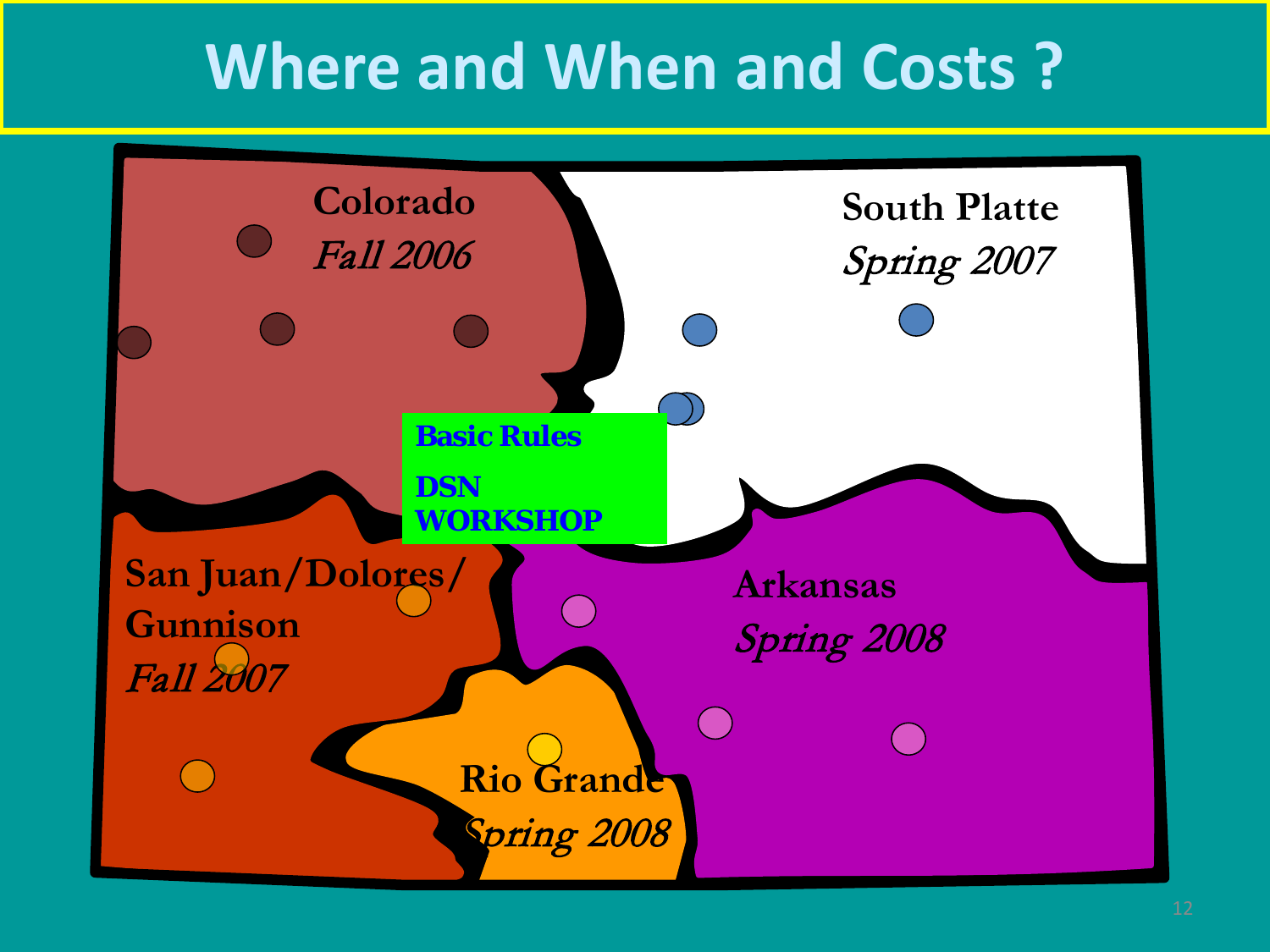## Data Management from a variety of sources